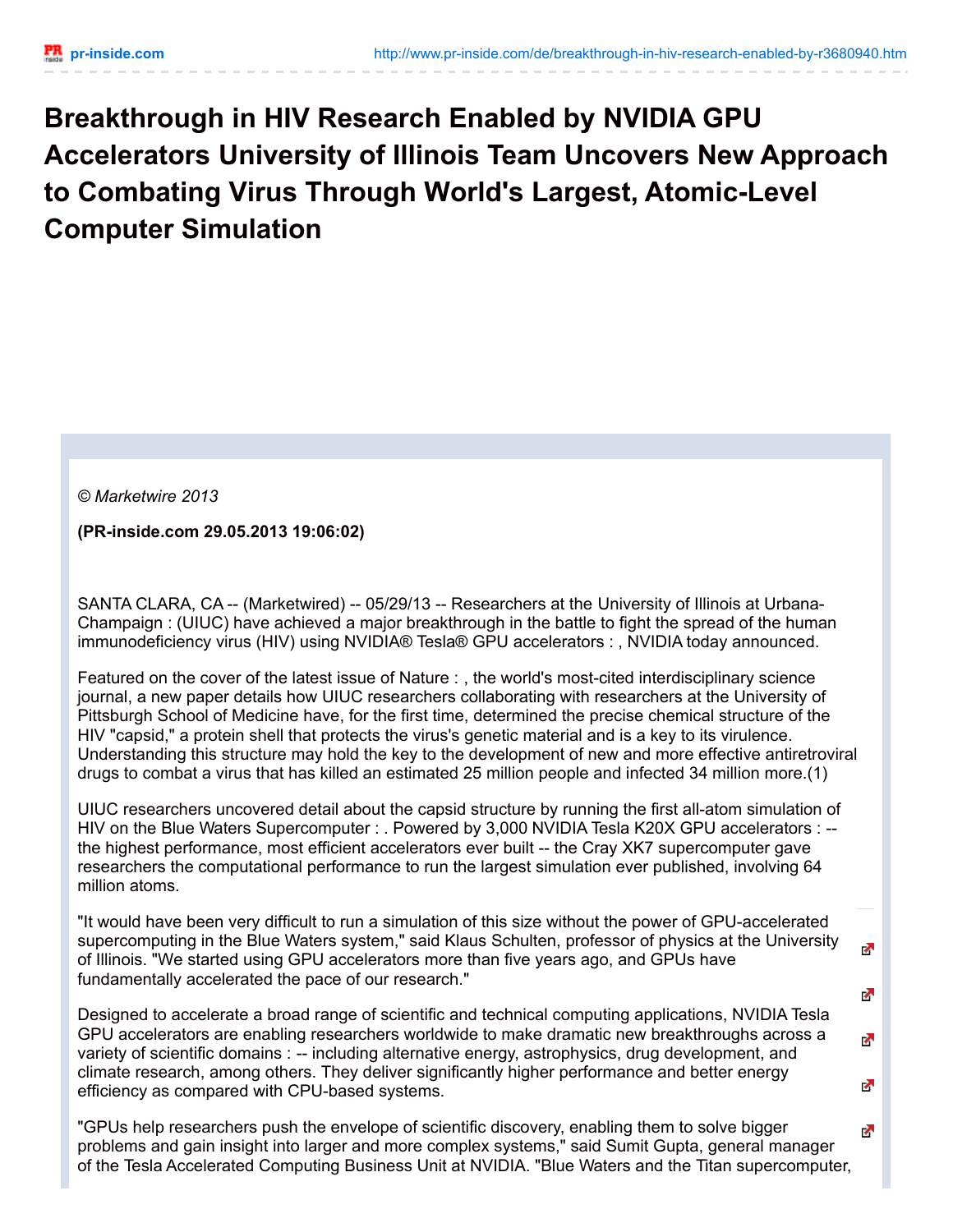the world's No. 1 open science supercomputer at Oak Ridge National Labs, are just two of many GPUequipped systems that are enabling the next wave of real-world scientific discovery."

#### *Capsid May Be Key to More Effective Drugs*

With the planned addition of more GPUs to the Blue Waters system, UIUC researchers expect to increase simulation times, providing additional insight into the structure and behavior of the HIV capsid.

The capsid has become an attractive target for the development of new antiretroviral drugs, largely due to the discovery that Rhesus monkeys have developed an immunity to HIV through a protein that disrupts capsid functioning.

The capsid is the protein cell of a virus, containing the virus's genetic material. It protects and "smuggles" the genetic material into the human host cell. Once inside, it uncoats the material and initiates the infection.

No existing HIV drug treatments are designed to target the capsid. However, by providing a better understanding of the structure of the HIV capsid, pharmacologists have a wealth of new information to develop new and potentially more effective antiviral HIV drugs.

### *About NVIDIA Tesla GPUs*

NVIDIA Tesla GPUs are massively parallel accelerators based on the NVIDIA CUDA® parallel computing platform and programming model. Tesla GPUs are designed from the ground up for power-efficient, high performance computing, computational science and supercomputing, delivering dramatically higher application acceleration for a range of scientific and commercial applications than a CPU-only approach.

To learn more about CUDA or download the latest version, visit the CUDA website : . Follow us on Twitter at @NVIDIATesla : .

#### *About NVIDIA*

Since 1993, NVIDIA : (NASDAQ: NVDA) has pioneered the art and science of visual computing. The company's technologies are transforming a world of displays into a world of interactive discovery -- for everyone from gamers to scientists, and consumers to enterprise customers. More information at http://nvidianews.nvidia.com : and http://blogs.nvidia.com : .

(1) Source: http://www.who.int/mediacentre/factsheets/fs360/en/index.html :

Z. Certain statements in this press release including, but not limited to, statements as to: the impact and benefits of NVIDIA Tesla GPUs and NVIDIA Tesla GPU accelerators are forward-looking statements that are subject to risks and uncertainties that could cause results to be materially different than Z. expectations. Important factors that could cause actual results to differ materially include: global economic conditions; our reliance on third parties to manufacture, assemble, package and test our products; the impact of technological development and competition; development of new products and technologies or enhancements to our existing product and technologies; market acceptance of our products or our partners' products; design, manufacturing or software defects; changes in consumer preferences or demands; changes in industry standards and interfaces; unexpected loss of performance of our products or technologies when integrated into systems; as well as other factors detailed from time to time in the reports NVIDIA files with the Securities and Exchange Commission, or SEC, including its Form 10-Q for the fiscal period ended April 28, 2013. Copies of reports filed with the SEC are posted on the company's website and are available from NVIDIA without charge. These forward-looking statements are not guarantees of future performance and speak only as of the date hereof, and, except as required by law, NVIDIA disclaims any obligation to update these forward-looking statements to reflect future events or circumstances.

© 2013 NVIDIA Corporation. All rights reserved. NVIDIA, the NVIDIA logo, Tesla and CUDA are trademarks and/or registered trademarks of NVIDIA Corporation in the U.S. and other countries. Other company and product names may be trademarks of the respective companies with which they are associated. Features, pricing, availability and specifications are subject to change without notice.

Image Available: [www2.marketwire.com/mw/frame\\_mw?attachid=2322070](http://www2.marketwire.com/mw/frame_mw?attachid=2322070) : Image Available: [www2.marketwire.com/mw/frame\\_mw?attachid=2322073](http://www2.marketwire.com/mw/frame_mw?attachid=2322073) : Image Available: [www2.marketwire.com/mw/frame\\_mw?attachid=2322075](http://www2.marketwire.com/mw/frame_mw?attachid=2322075) :

Add to Digg : Bookmark with del.icio.us : Add to Newsvine :

Ā

Ñ.

Ñ,

Ø.

×